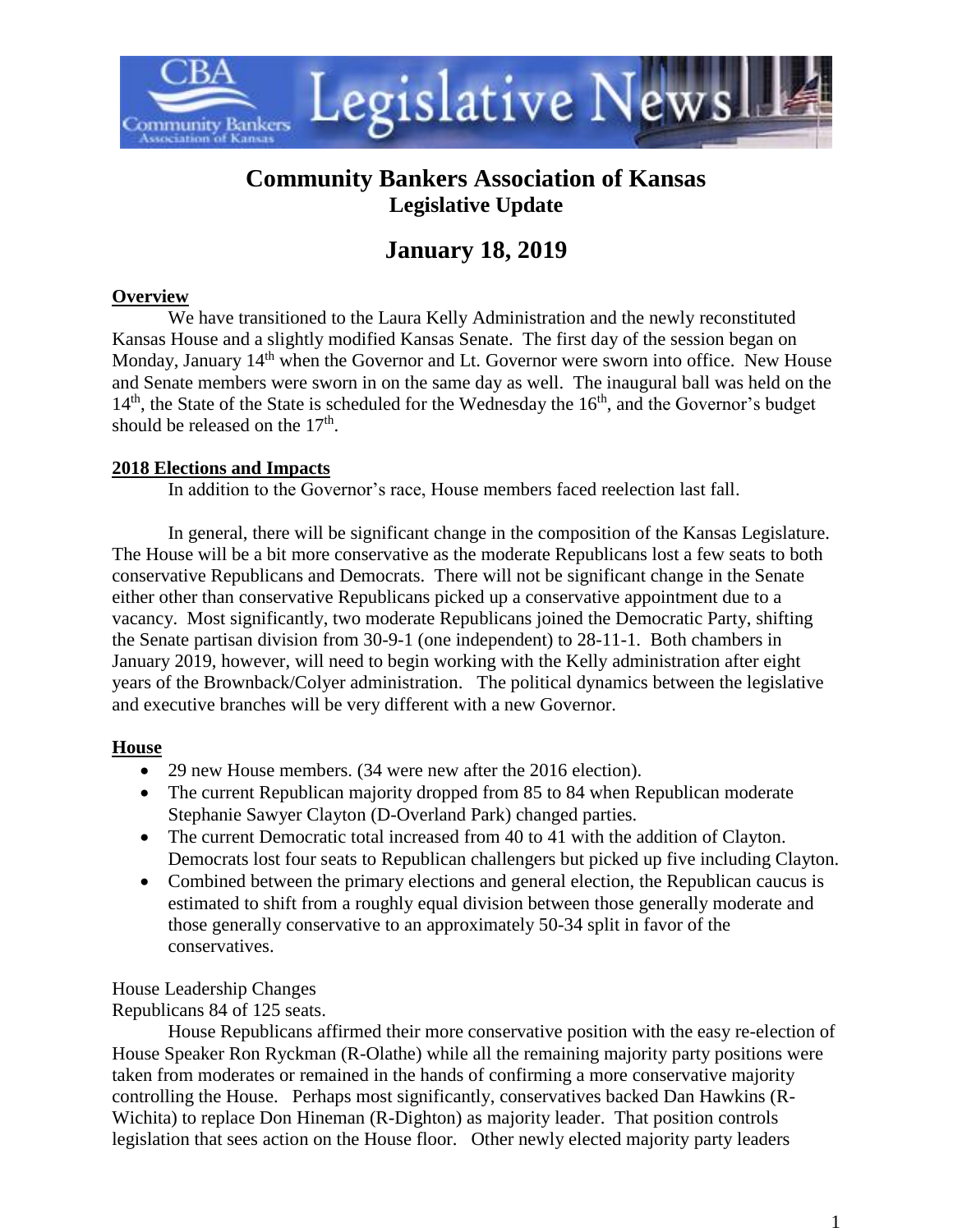include Les Mason (R-McPherson) Assistance Majority Leader; and Blaine Finch (R-Ottawa) won speaker pro tem.

#### Democrats 41 of 125 seats.

House Democrats opted a less confrontational leader when long-time legislator and previous minority leader Tom Sawyer defeated incumbent minority leader Jim Ward. Other minority party leadership includes Valdenia Winn (D-Kansas City) assistant minority leader.

### House Committee Changes

The election of more conservative Republican leaders means the committees for the most part have become more conservative. A list of key committee assignments is attached.

### **Senate**

Despite having only one seat up for a public vote, there is significant change in the Senate in advance of 2019.

- One seat was open in southeast Kansas. Republican appointment Richard Hildabrand (R-Galena) was elected to his first full term.
- Senator Barbara Bollier (D-Mission Hills) switched political parties from Republican to Democrat on December 12<sup>th</sup>. Following her move, Senator Dinah Sykes from Lenexa switcher her registration from Republican to Democrat. These moves shift the distribution of the Senate to 28 Republicans and 11 Democrats and one independent (John Doll).
- Secondary impact: Senator Laura Kelly (D-Topeka), Senate Lynn Rogers (D-Wichita), and Senator Vicki Schmidt (R-Topeka) were all elected to statewide office and local partisan precinct members filled their positions until the next election.
	- o Kelly seat: Rep. Vic Miller (D-Topeka).
	- o Rogers seat: Mary Ware (D-Wichita).
	- o Schmidt seat: Eric Rucker (R-Topeka).
- Senate Republican Leadership has made changes to some committee chairs but there has been no final decision on membership appointments yet.

### **Community Bankers Association Issues**

As the 2019 session begins, we are monitoring and reporting on financial institutions issues, tax policy, and other issues impacting your business and customers. We will have updates on the upcoming issues as they arise. It is worth noting that the House has created a new committee, the Rural Revitalization Committee that Don Hineman (R-Deighton) will chair. They will be looking at health, economic development, environment and other issues presenting challenges in rural Kansas.

House financial institutions will have the same chair, a new vice-chair, and only four returning members.

Financial Institutions and Pensions (M/W) (281-N): Jim Kelly, R-Independence, Chair; Boyd Orr, R-Fowler, Vice Chair; Gail Finney, D-Wichita, Ranking Minority; David Benson, D-Overland Park; Doug Blex, R-Independence; Suzi Carlson, R-Clay Center; Tom Cox, R-Shawnee; Leo Delperdang, R-Wichita; Brenda Dietrich, R-Topeka; Stan Frownfelter, D-Kansas City; Megan Lynn, R-Olathe; Leonard Mastroni, R-LaCrosse; Bill Rhiley, R-Wellington; John Toplikar, R-Olathe; Barb Wasinger, R-Hays; Virgil Weigel, D-Topeka; and Rui Xu, D-Westwood.

House Taxation will have eleven new members.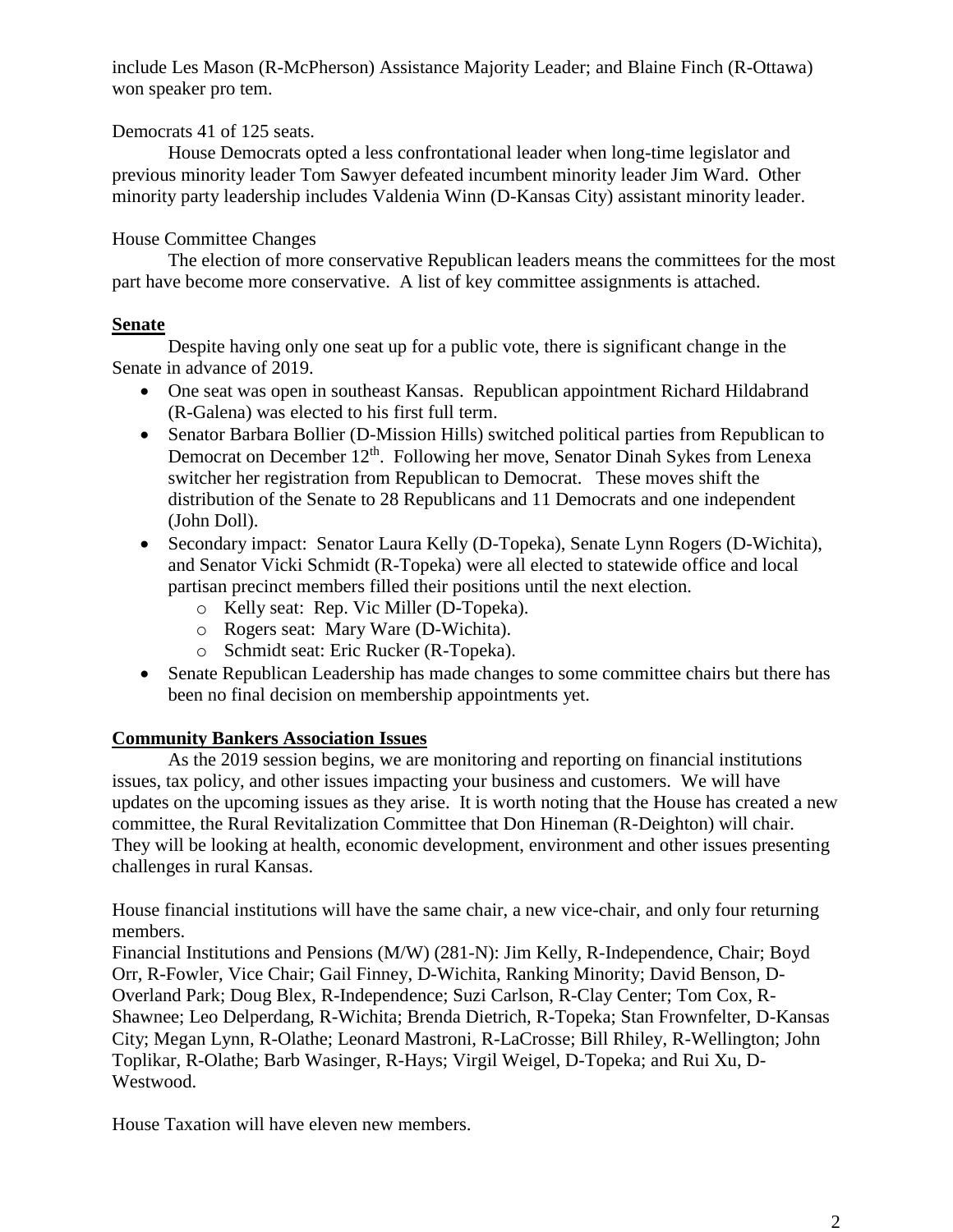Taxation (112-N): Steven Johnson, R-Assaria, Chair; Les Mason, R-McPherson, Vice Chair; Jim Gartner, D-Topeka, Ranking Minority; John Alcala, D-Topeka; Dave Baker, R-Council Grove; John Barker, R-Abilene; Stephanie Clayton, D-Overland Park; Susan Concannon, R-Clay Center; Ken Corbet, R-Topeka; Chris Croft, R-Overland Park; John Eplee, R-Atchison; Henry Helgerson, D-Wichita; Don Hineman, R-Dighton; Jim Kelly, R-Independence; Tom Phillips, R-Manhattan; Richard Proehl, R-Parsons; Ken Rahjes, R-Agra; Jerry Stogsdill, D-Prairie Village; Jack Thimesch, R-Cunningham; John Toplikar, R-Olathe; Barb Wasinger, R-Hays; Kathy Wolfe Moore, D-Kansas City; and 58th House District Representative.

In a very controversial move, Senate President removed Senator Jeff Longbine as Chair of the Senate Financial Institutions and Insurance Committee. Senator Rob Olson from Olathe will replace Longbine as chair. It's unclear why the Senate President made this and a few other committee reassignments.

Senate Financial Institutions and Insurance has a new chair and four new committee members. Chair Rob Olson; Vice Chair Sen. Rick Billinger; Ranking Minority Member Mary Ware; Bruce Givens; Eric Rucker; Dennis Pyle; Richard Hildabrand; Rick Wilborn, Dinah Sykes.

Senate Assessment and Taxation has the same chair and two new members. Chair Caryn Tyson; Vice Chair Dan Kerschen; Ranking Minority Member Tom Holland; Larry Alley; Dan Goddard; Julia Lynn; Mike Petersen; Jeff Longbine; Vic Miller.

#### **Upcoming Issues**

The Governor-elect and the legislative leadership right now are shaping two of the critical components of State government: State agency leadership including cabinet secretaries and legislative committee leadership and committee assignment. The Governor is continuing to fill positions. The more conservative Legislature will have to consider how legislation they consider and potentially send to the new Democratic Governor will be received. The House and Senate together can pass a great many bills, but it is very uncertain they have a strong enough majority in either chamber to override a veto. The Governor, therefore, may face many bills she may not support or outright oppose, and she can veto many of them. However, she will also need to consider the impact on her supporters, Democrats and moderate Republicans, who may have to back the Governor. Almost every issue during the next two sessions will be considered as to how it will impact the 2020 election for every House member and every Senator who all face reelection.

### **Impact of Election Results**

The new Governor and new House and Senate Committees will be confronted immediately and continually during the session by several big picture issues of significance.

- Supreme Court response to the June 24<sup>th</sup> Gannon decision regarding additional funding to address inflationary increases. Are there votes for an additional funding amount increase and how soon in the session might this be addressed? As usual, it is unlikely additional funding will be approved until late in the session pending all other budget issues and the next round of budget estimates.
- Federal tax change windfall that failed at the end of 2018 session.
	- o Senate Taxation has already begun hearings on this issue with Senate Bill 13 that will return an estimated \$93 million to tax payers to address the 2018 federal tax law. The Kansas Bankers Association, in Tax Committee, added an amendment that will allow full deductibility for the premium banks pay to FDIC to insure depositors' accounts.
- Medicaid expansion.